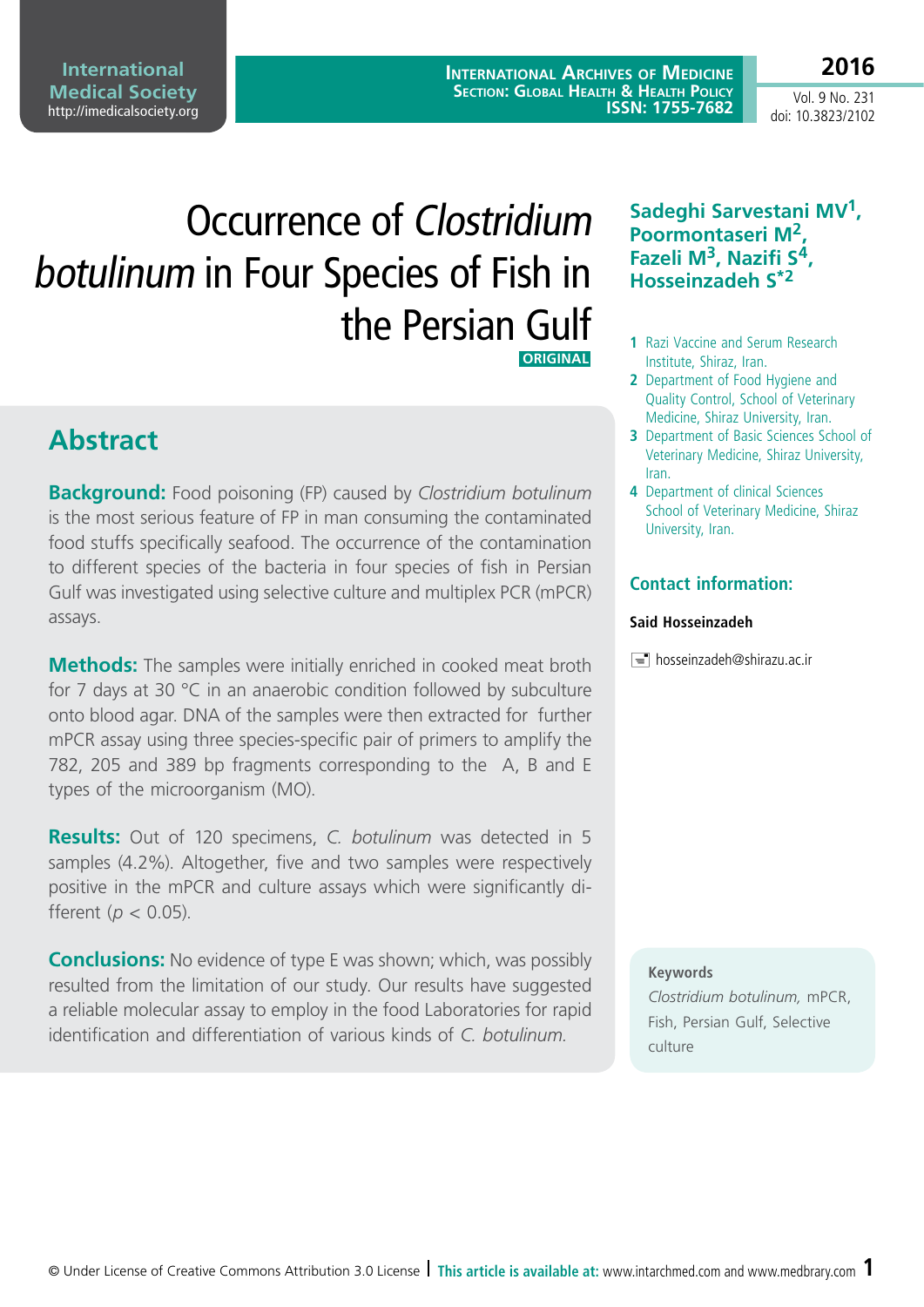**International Archives of Medicine Section: Global Health & Health Policy ISSN: 1755-7682**

Vol. 9 No. 231 doi: 10.3823/2102

**2016**

### **Introduction**

Botulism is a paralytic disease mainly caused by *C. botulinum* and rarely *C. boturicum* and *C. barrati*  [1]. The disease is more evident in children under one year of age because there is more chance to germinate spore in the gastro-intestinal tract (GIT) and so productions of more exotoxins [2]. species of *C. botulinum* are classified in I to IV subgroups, from which, the I and II groups (A, B, E, F) and B, C and D were respectively identified in human and cattle [2, 3, 4, 5]. The groups of bacteria are phenotypically dissimilar, for instances, the biochemical characteristics and production of metabolites in different types of the bacteria are not appropriate enough to differentiate them [6]. Considering the different growing conditions of the groups of microorganism, members of group I are growing in the temperature higher than 10 °C, pH  $\sim$  4.5 and the concentration of 10% NaCl, while, the psychrotrophic members of group II are able to grow at 3 °C, pH  $\sim$  5 and lower temperature than 10 °C and 5% concentration of NaCl [7, 8]. Mortality resulted by the consumption of foods contained clostridial neurotoxins, was previously reported about 3-5% [7, 9]. The greatest epidemic clostridial food poisoning via the consumption of homemade canned food was occurred in 2006, in which, 209 people showed the typical symptoms of the FP [7]. There are many reports on the prevalence of the strains of group II in seafood, elsewhere, for example the prevalence of 40-70% was reported from the sea products [10, 11].

In the traditional foods, the highest rate of botulism in Iran was observed following consumption of vegetables and fish [12]. Since, the most prevalent clostridial food poisoning was earlier reported from the consumption of fish and other homemade foods, four main species of fish was selected in the current study [13]. Contamination of fish to *C. botulinum* depends on various factors including types of fish, nutritional habitants, feeding methods and

environments. The contamination in farmed fish is originated from sucking sludge, and thus, gills are well thought-out as the main sources on infection. As such, evisceration is considerably reduced the number of microorganism [12, 14]. Although, most studies were focused on various epidemiological forms of the poisoning, the prognosis of disease is favorable and mainly depends on to promptly detect the spores and/or toxin, using serological and molecular approaches [1]. In order to overcome the problems arising from a quick and reliable detection of different types of the bacteria, present study was conducted to compare the selective culture and mPCR assay. Previous studies were mainly performed in the Iranian Northern Provinces [12, 14]; therefore we have decided to work on the possibility of contamination in the fishes of Persian Gulf, South of Iran.

# **Methods**

A total of 120 samples including 30 of each species of *Tylosurus crocodiles*, *Scombromorus guttatus, Otolithes ruber* and *Scombromorus cormmerson,* were chosen. Fresh procured slaughtered and washed fishes were prepared from Bushehr, in order to meet the standard methods recommended by APHA and FDA. 10 g of intestine and gill was mixed in a same amount of phosphate buffer saline ( $pH=$ 6-6.2), as was recommended by others [1, 14, 15]. The samples were then incubated in water bath at 65 °C for 30 min to inactivate non-spore forming bacteria. The samples were then centrifuged at 9000  $\times$  g for 30 min fallowed by heat shock (80 °C for 10 min). For enrichment of the samples, each precipitate resulted from the centrifugation was transferred to a 10 ml test tube containing Cooked Meat (Merck, Germany) which was anaerobically incubated at 30 °C for 7 days. The samples were subsequently cultured onto blood agar and incubated at 35 ºC for five days [16]. In order to perform fur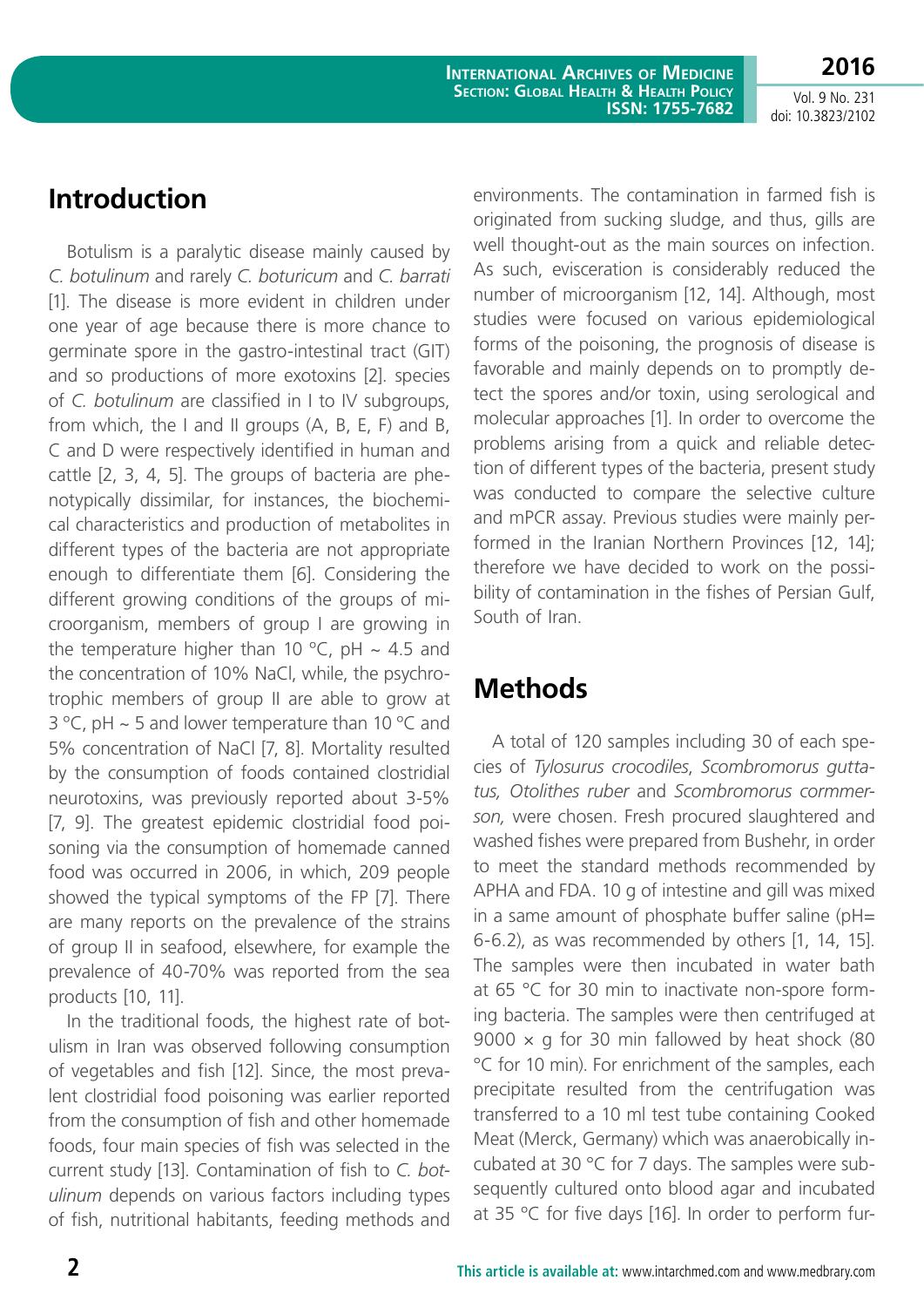**International Archives of Medicine Section: Global Health & Health Policy ISSN: 1755-7682**

Vol. 9 No. 231 doi: 10.3823/2102

**2016**

ther DNA extraction and PCR assay, one ml of each enriched sample was simultaneously transferred to a 1.5 ml microtube.

### **DNA extraction and PCR assay**

DNA extraction was performed using a Cinnapur DNA kit (Cinna Gen, Iran). Briefly, the specimens were centrifuged at 12000 rpm for 10 min. The supernatant was discarded and the pellet was vortexed and transferred into a 1.5 ml microtube. 200 µl of lysis buffer and 40 µl of proteinase K were added and incubated at 5 °C for 15 min. The DNA was further purified and re-suspended in 30 µl elution buffer according to the manufacturer's instruction, and kept at -20 °C for further use. The concentration of DNA was subsequently estimated by absorbance at 260 nm and the purity of the DNA was checked by taking the ratio of O.D. reading at 260 and 280 nm using a spectrophotometer. Three pair of primers was used as previously described: species specific 205 bp, fragments 782 and 89 bp, which was subjected to serotypes B, A and E, respectively [6] **(Table 1)**.

**Table 1.** Primers used for specification of BoNT/A, BoNT/B and BoNT/E amplicons corresponding to types A, B and E of *C. botulinum* Primers oligonucleotid sequence (5' 3') Product size.

| <b>Primers</b> | <b>Primer sequences</b>         | <b>Product</b><br>size<br>(bp) |  |
|----------------|---------------------------------|--------------------------------|--|
| Αf             | GGGCCTAGAGGTAGCGTACTG           | 101                            |  |
| Ar             | <b>TCTTGATTTCCAGAAGCATATTTT</b> |                                |  |
| <b>Rf</b>      | CAGGAGAAGTGGAGCGAAAA            | 205                            |  |
| <b>Br</b>      | <b>CTTGCGCCTTTGTTTTCTTG</b>     |                                |  |
| Ff             | CCAAGATTTTCATCCGCCTA            | 389                            |  |
| Fr             | GCTATTGATCCAAAACGGTG            |                                |  |

Multiplex PCR was carried out on 1 µl of the DNA template in a final reaction mixture of 25 µl containing 2.5 µl 10  $\times$  PCR buffer, 1.5 µl MgCl<sub>2</sub>

[50 mM], 0.2 µl dNTP [10 mM], 0.8 µM of each forward and reverse primers, 0.2 µl Taq DNA polymerase (5 U/µl) (CinnaGen, Iran). PCR cycling was performed in a gradient thermocycler (Eppendorf, Germany) with an initial denaturation step of 94 °C for 5 min followed by 25 cycles of denaturation at 94 °C for 1 min, annealing at 60 °C for 30 sec and extension at 72 °C for 30 sec. The final extension was then carried out at 72 °C for 5 min (BIOR XP, China). The amplified products were subsequently electrophoresed in 1.5% agarose gel, toxin B was further amplified [6] **(Figure 1)**.

**Figure 1.** Multiplex PCR analysis of the samples. Size markers (DNA ladder 100bp), Lanes 2 to 5: the negative examples, Lane 6: product of type B, Lane 7: product of type A, Lane 8: mPCR product of type E.



### **Results**

Out of 120 specimens, *C. botulinum* was detected in five samples (4.2%), in which, types A, B were identified in two samples of *Tylosurus crocodiles* 3/30 (10%), Types A and B were respectively identified in the samples taken from one case of each *Otulitus rubber* 1/30 (3.3%), and *Scombromorus*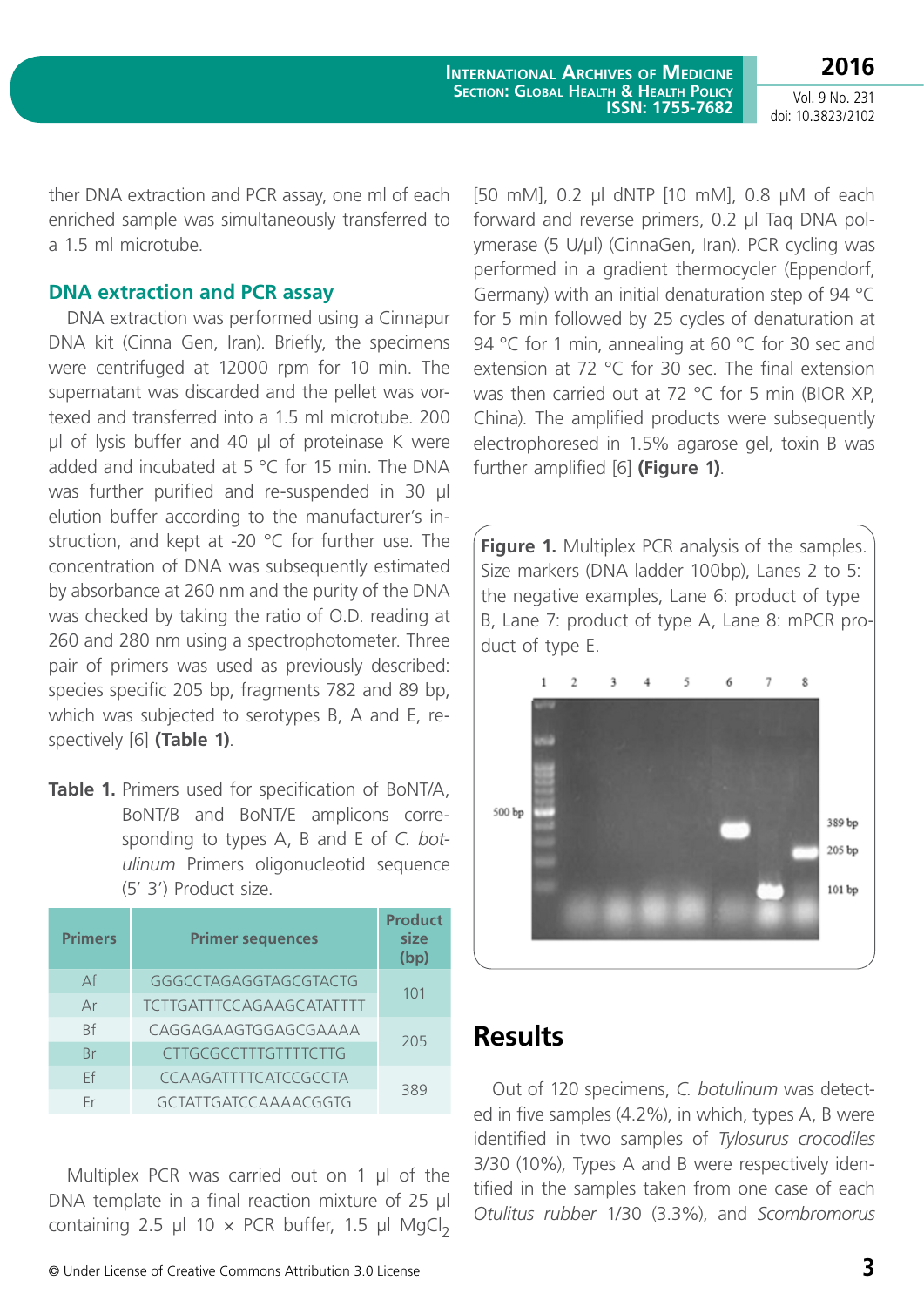Vol. 9 No. 231 doi: 10.3823/2102

| <b>Species of fish</b>            | <b>Number of</b><br><b>Samples</b> | Number (%) of positive<br>samples by culture assay | Number (%) of positive<br>samples by PCR assay | <b>Types and number</b><br>of the bacteria |
|-----------------------------------|------------------------------------|----------------------------------------------------|------------------------------------------------|--------------------------------------------|
| Scombromorus<br>guttatus          | 30                                 | 0(0)                                               | 0(0)                                           |                                            |
| <b>Scombromorus</b><br>cormmerson | 30                                 | 0(0)                                               | 1(3.3)                                         | B                                          |
| Tylosurus crocodiles              | 30                                 | 2(6.7)                                             | 3(10)                                          | A(1), B(2)                                 |
| Otolithes ruber                   | 30                                 | 0(0)                                               | 1(3.3)                                         | A                                          |

**Table 2**. Comparison between a conventional culture and mPCR assays to detect different types of *C. botulinum* in fish samples

*cormmerson* 1/30 (3.3%) **(Table 2)**. The contamination of *Tylosurus crocodiles* was higher than that of other species, even though, this was not statistically significant. However, a significant difference was found between culture and PCR assays (*p* < 0.05).

# **Discussion**

In the present study, three species out of four main fish species of the Persian Gulf fishes were found positive. *C. botulinum* type A and B were respectively identified in two and three cases. Out of 428 captured fishes from Baltic Sea, the contamination to the A and E was 24.8% [9]. According to a study by Huss et al. on 1407 captured fishes from Scandinavia North Sea and North Atlantic, the contaminations were respectively 0%, 12.4% and 4.27% [17]. 5.4% of 214 vacuumed packed fishes were contaminated to type E. Results of the current and previous work elsewhere, revealed the association between consumption of seafood, especially the traditionally processed ones (salted, smoked and fermented) and botulinal food outbreaks poisoning.

During 1368-1382, total of 341 suspected cases of botulinal food poisoning were recorded, in Iran, from which, 31.08% caused by salted and spawn, therefore, the seafood considered as most contaminated food stuffs [14, 18]. Cold smoked preparations of fishes (at 30-35 ºC) and consumption of its undercooked foods was the major cause of botulinum in the Northern, Iran [19]. Isolation and identification of *C. botulinum* is not usually straight forward and depends on the mouse bioassay, a time consuming and expensive method, which may replace by a reliable and quick molecular approach [6, 20]. In a study completed by Ahmed et al. (2011) in Egypt, various types of the bacteria were confirmed with the prevalence of 26%, 19% and 21% in honey, seafood and meat products, respectively [7, 21]. Even though, the prevalence of the food poisoning, bacteria and its toxin was investigated in the Northern provinces of Iran, little is known about the disease in the Southern areas of Iran.

Surprisingly, no evidence of type E was identified in our samples which was likely due to the limitation of our work both in the number and species of fish employed, which could be resolved in the future studies. Prohibiting consumption of raw or undercooked products is the major concern to prevent the poisoning. Finally, we recommend a closer investigation on the fresh and processed seafood to employ accurate and rapid diagnosis of botulism.

# **Acknowledgments**

The work was kindly supported by Shiraz University and Institute of Applied Scientific Higher Education of Jahad-e Agriculture, Education Center of Fars Jahad-e Agriculture, Shiraz, Iran.